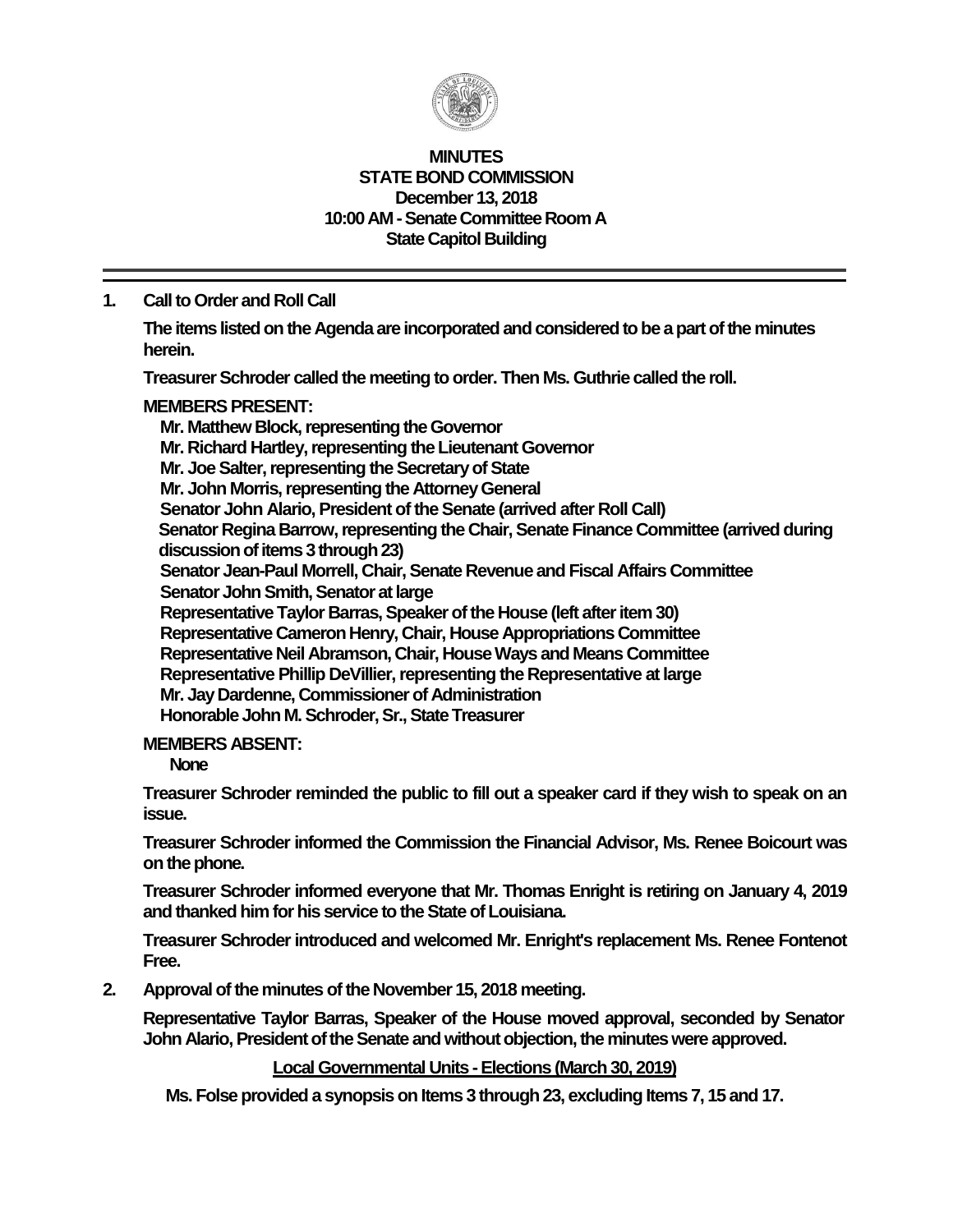## **3. L18-423 - Allen Parish, Town of Kinder**

10.0 mills tax, 10 years, 2021-2030, general purposes.

**Representative Taylor Barras, Speaker of the House moved approval, seconded by Senator John Alario, President of the Senate and without objection, the item was approved.**

## **4. L18-426 - Ascension Parish School Board, Parishwide School District**

**(1)** 7.40 mills tax, 10 years, 2021-2030, additional support to public schools; **(2)** 2.50 mills tax, 10 years, 2023-2032, additional aid and support to public elementary and secondary schools.

#### **Representative Taylor Barras, Speaker of the House moved approval, seconded by Senator John Alario, President of the Senate and without objection, the item was approved.**

## **5. L18-450 - Caddo Parish, Fire District No. 5**

20.0 mills tax, 15 years, 2020-2034, **(1)** maintaining and operating fire protection facilities, **(2)** purchasing fire trucks and other firefighting equipment, **(3)** other costs of maintaining and operating the fire department, including salaries, **(4)** obtaining water for fire protection purposes, including charges for fire hydrant rentals and services and **(5)** all other costs incidental thereto.

**Representative Taylor Barras, Speaker of the House moved approval, seconded by Senator John Alario, President of the Senate and without objection, the item was approved.**

# **6. L18-418 - Caddo Parish, Fire District No. 6**

6.0 mills tax, 10 years, 2020-2029, acquiring, constructing, improving, maintaining and/or operating fire protection facilities and equipment, including cost of obtaining water for fire protection.

**Representative Taylor Barras, Speaker of the House moved approval, seconded by Senator John Alario, President of the Senate and without objection, the item was approved.**

# **7. L18-445 -Evangeline Parish,Village of Pine Prairie**

2% sales tax, 10 years, beginning April 1, 2019, **(1)** 50% for operations and capital improvements and **(2)**  50% for construction, maintenance and repair of public streets and roadways and **(3)** funding into bonds for related capital improvements.

**Ms. Folse provided a synopsis. Representative Taylor Barras, Speaker of the House moved approval, seconded by Senator John Alario, President of the Senate and without objection, the item was approved.**

# **8. L18-433 - Jackson Parish School Board, Consolidated School District No. 1**

7.78 mills tax, 10 years, 2020-2029, giving additional support to the public school system.

**Representative Taylor Barras, Speaker of the House moved approval, seconded by Senator John Alario, President of the Senate and without objection, the item was approved.**

# **9. L18-434 - Jefferson Davis Parish, Bayou Nezpique Gravity Drainage District** 20.98 mills tax, 10 years, 2020-2029, improving, maintaining and operating gravity drainage works.

**Representative Taylor Barras, Speaker of the House moved approval, seconded by Senator John Alario, President of the Senate and without objection, the item was approved.**

## **10. L18-425 - Jefferson Davis Parish School Board, Sales Tax District No. 1**

½% sales tax, 14 years, beginning January 1, 2027, **(1)** paying a portion of the costs of constructing and improving public school buildings and facilities, **(2)** acquiring land, equipment and furnishings and/or **(3)** paying any bonded indebtedness of the District or School District No. 2.

**Representative Taylor Barras, Speaker of the House moved approval, seconded by Senator John Alario, President of the Senate and without objection, the item was approved.**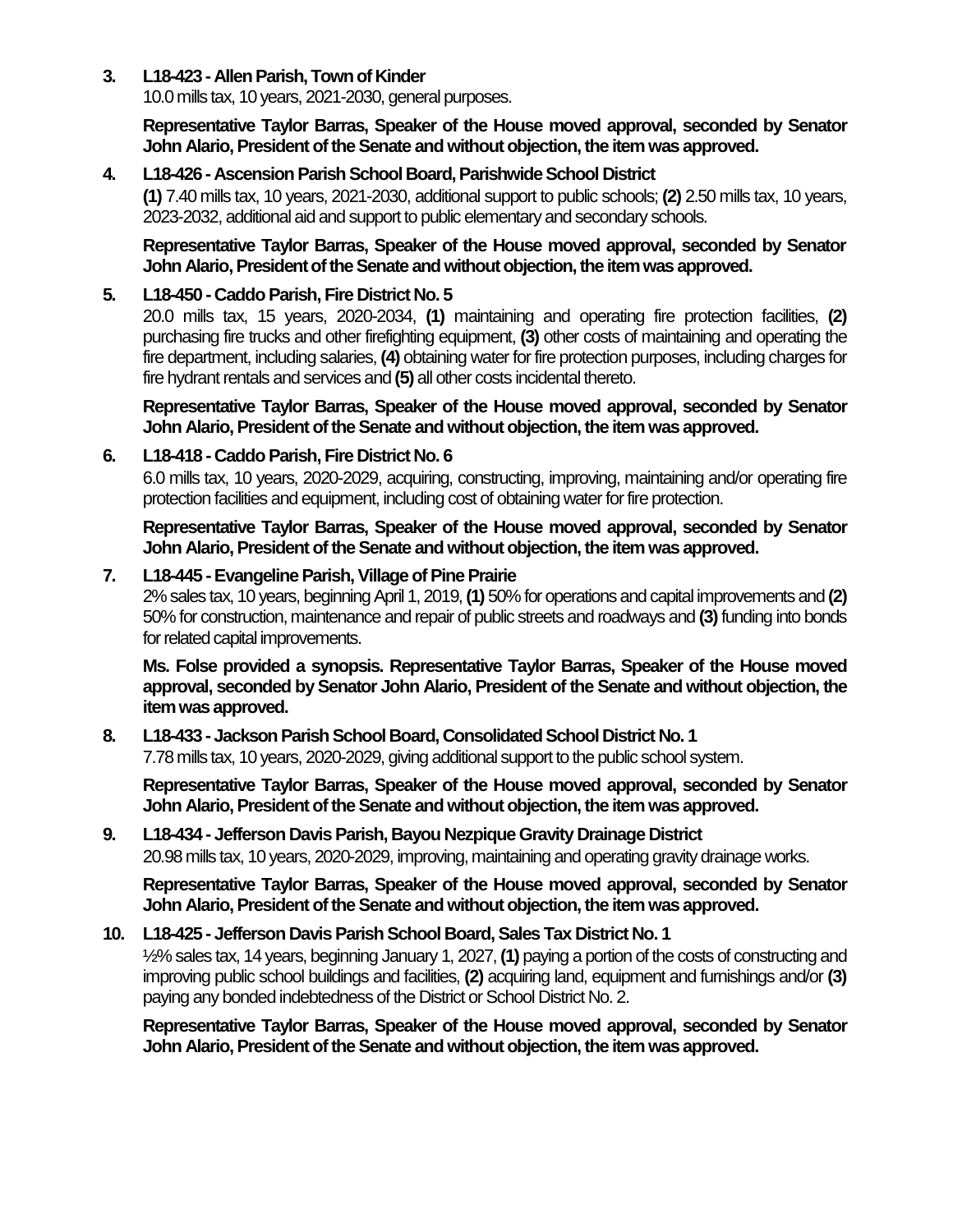# **11. L18-439 - Jefferson Davis Parish School Board, School District No. 2**

Not exceeding \$29,500,000 General Obligation Bonds, in one or more series, not exceeding 8%, not exceeding 20 years, **(1)** acquiring and/or improving lands for building sites and playgrounds, including construction of necessary sidewalks and streets adjacent thereto, **(2)** purchasing, erecting and/or improving school buildings and other school related facilities and **(3)** acquiring necessary equipment and furnishings.

**Representative Taylor Barras, Speaker of the House moved approval, seconded by Senator John Alario, President of the Senate and without objection, the item was approved.**

# **12. L18-440 - Jefferson Davis Parish School Board, School District No. 22**

Not exceeding \$4,000,000 General Obligation Bonds, in one or more series, not exceeding 8%, not exceeding 20 years, **(1)** acquiring and/or improving lands for building sites and playgrounds, including construction of necessary sidewalks and streets adjacent thereto, **(2)** purchasing, erecting and/or improving school buildings and other school related facilities and **(3)** acquiring the necessary equipment and furnishings.

**Representative Taylor Barras, Speaker of the House moved approval, seconded by Senator John Alario, President of the Senate and without objection, the item was approved.**

## **13. L18-438 - Jefferson Davis Parish School Board, Welsh-Roanoke Consolidated School District No. 1**

Not exceeding \$14,700,000 General Obligation Bonds, not exceeding 8%, not exceeding 20 years, **(1)** acquiring and/or improving lands for building sites and playgrounds, including construction of necessary sidewalks and streets adjacent thereto, **(2)** purchasing, erecting and/or improving school buildings and other school related facilities and **(3)** acquiring necessary equipment and furnishings.

**Representative Taylor Barras, Speaker of the House moved approval, seconded by Senator John Alario, President of the Senate and without objection, the item was approved.**

## **14. L18-452 - Jefferson Parish, City of Gretna**

4.0 mills tax, 10 years, 2021-2030, providing fire protection in the Pre-Timberlane annexation area, voting precincts G-1 through G-11, but excluding the area in voting precincts G12 and G-13 parts.

**Representative Taylor Barras, Speaker of the House moved approval, seconded by Senator John Alario, President of the Senate and without objection, the item was approved.**

## **15. L18-444 - Lafayette Parish, City of Scott**

1% sales tax, to be levied in perpetuity, beginning October 1, 2019, **(1)** 66.66% fund, maintain and provide police and fire protection, **(2)** 33.33% fund, maintain and provide parks and recreation, sewer, roads, drainage and economic development and **(3)**funding into bonds.

**Ms. Folse provided a synopsis. Representative Taylor Barras, Speaker of the House moved approval, seconded by Senator John Alario, President of the Senate and without objection, the item was approved.**

## **16. L18-437 - Natchitoches Parish Council, Sales Tax District No. 2**

½% sales tax, 20 years, beginning July 1, 2019, **(1)** constructing, improving and maintaining public roads and bridges and **(2)**funding into bonds.

**Representative Taylor Barras, Speaker of the House moved approval, seconded by Senator John Alario, President of the Senate and without objection, the item was approved.**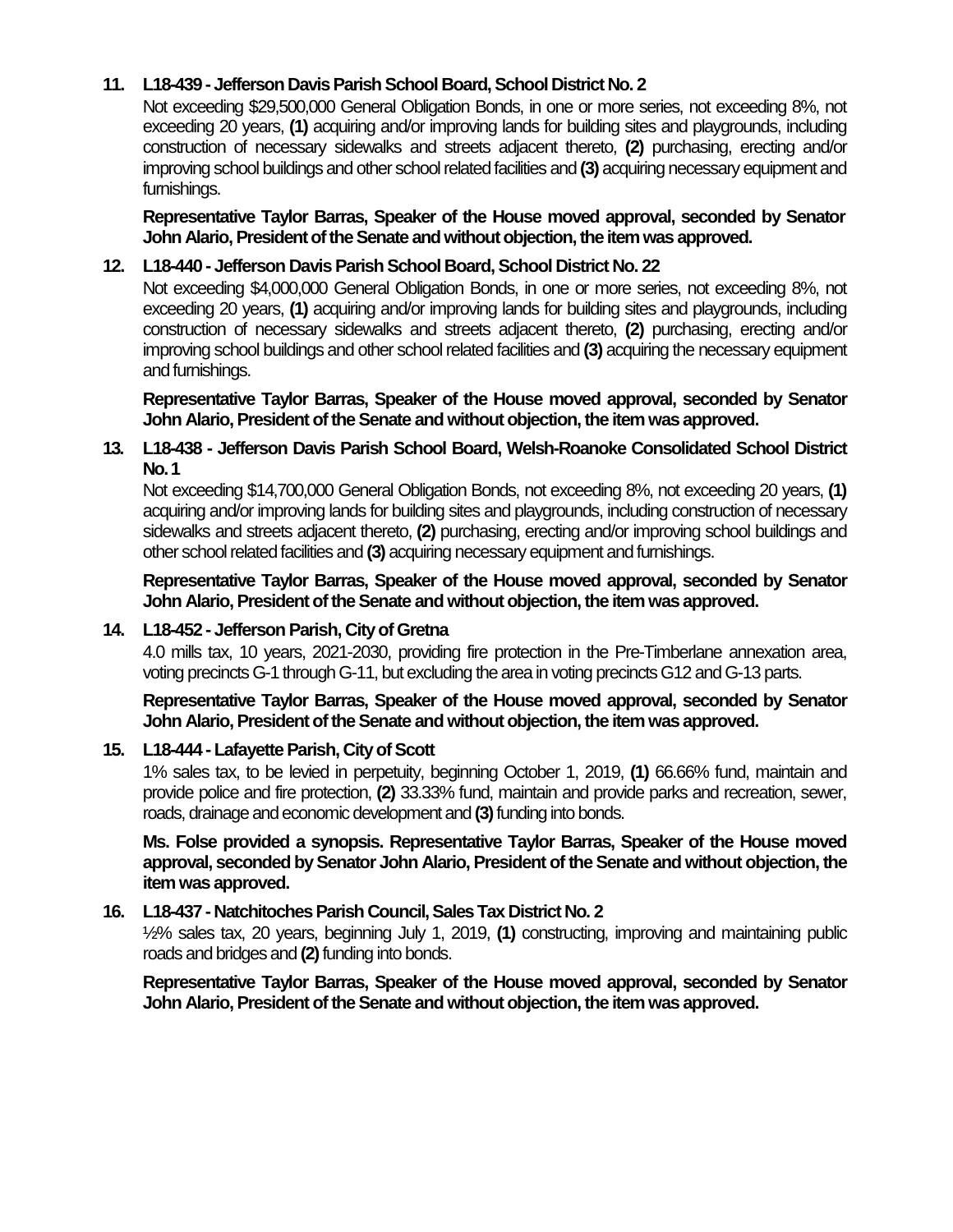## **17. L18-417 - Orleans Parish, City of New Orleans**

2.0 mills tax, 5 years, 2020-2024, paying cost of services, programs, other resources and other lawful expenses for elderly citizens.

**Ms. Folse provided a synopsis. Additional information was provided by Howard Rodgers, Executive Director, New Orleans Council on Aging; Monika Gerhart, Director of State Relations, City of New Orleans and Rodney Braxton, President, Southern Strategy Group of Louisiana. After a brief discussion, Senator Jean-Paul Morrell, Chair, Senate Revenue and Fiscal Committee moved approval, seconded by Senator John Alario, President of the Senate**  and without objection, the item was approved.

## **18. L18-422 -Sabine Parish, Town of Zwolle**

1% sales tax, 15 years, beginning October 1, 2020, constructing, improving, maintaining and operating water/sewerage systems, new and existing streets, providing adequate law enforcement and general operating expenses.

**Representative Taylor Barras, Speaker of the House moved approval, seconded by Senator John Alario, President of the Senate and without objection, the item was approved.**

# **19. L18-421 -St. Bernard Parish Law Enforcement District**

**(1)** ½% sales tax, 10 years, beginning January 1, 2023, **(a)** salaries and benefits of law enforcement personnel, **(b)** training for law enforcement personnel, **(c)** funding juvenile and narcotics programs, **(d)**  maintaining and operating four substations and other law enforcement facilities, and **(e)** acquiring equipment; **(2)** 5.0 mills tax, 10 years, 2021-2030, providing funds for salary increases and associated benefits for personnel engaged in enforcement activity, not including any enforcement personnel above the rank of lieutenant, but specially limited to patrol deputies, detectives, narcotics agents, correction officers and communication officers.

**Representative Taylor Barras, Speaker of the House moved approval, seconded by Senator John Alario, President of the Senate and without objection, the item was approved.**

## **20. L18-429 -St. Mary Parish, Hospital Service District No. 1**

10.0 mills tax, 10 years, 2020-2029, improving, maintaining and operating the hospital facilities.

**Representative Taylor Barras, Speaker of the House moved approval, seconded by Senator John Alario, President of the Senate and without objection, the item was approved.**

# **21. L18-432 -St. Tammany Parish, Fire Protection District No. 3**

\$72 parcel fee, 10 years, 2019-2028, **(1)** acquiring, constructing, maintaining and operating fire protection facilities and equipment, including obtaining water for fire protection purposes and paying personnel costs, **(2)** all purposes incidental thereto, and **(3)**funding into bonds.

**Representative Taylor Barras, Speaker of the House moved approval, seconded by Senator John Alario, President of the Senate and without objection, the item was approved.**

# **22. L18-420 -St. Tammany Parish, Fire Protection District No. 9**

\$40 parcel fee, 20 years, 2019-2038, **(1)** acquiring, constructing, maintaining, and operating fire protection facilities and equipment, including obtaining water for fire protection purposes, **(2)** paying personnel costs, **(3)** all purposes incidental thereto and **(4)**funding into bonds.

**Representative Taylor Barras, Speaker of the House moved approval, seconded by Senator John Alario, President of the Senate and without objection, the item was approved.**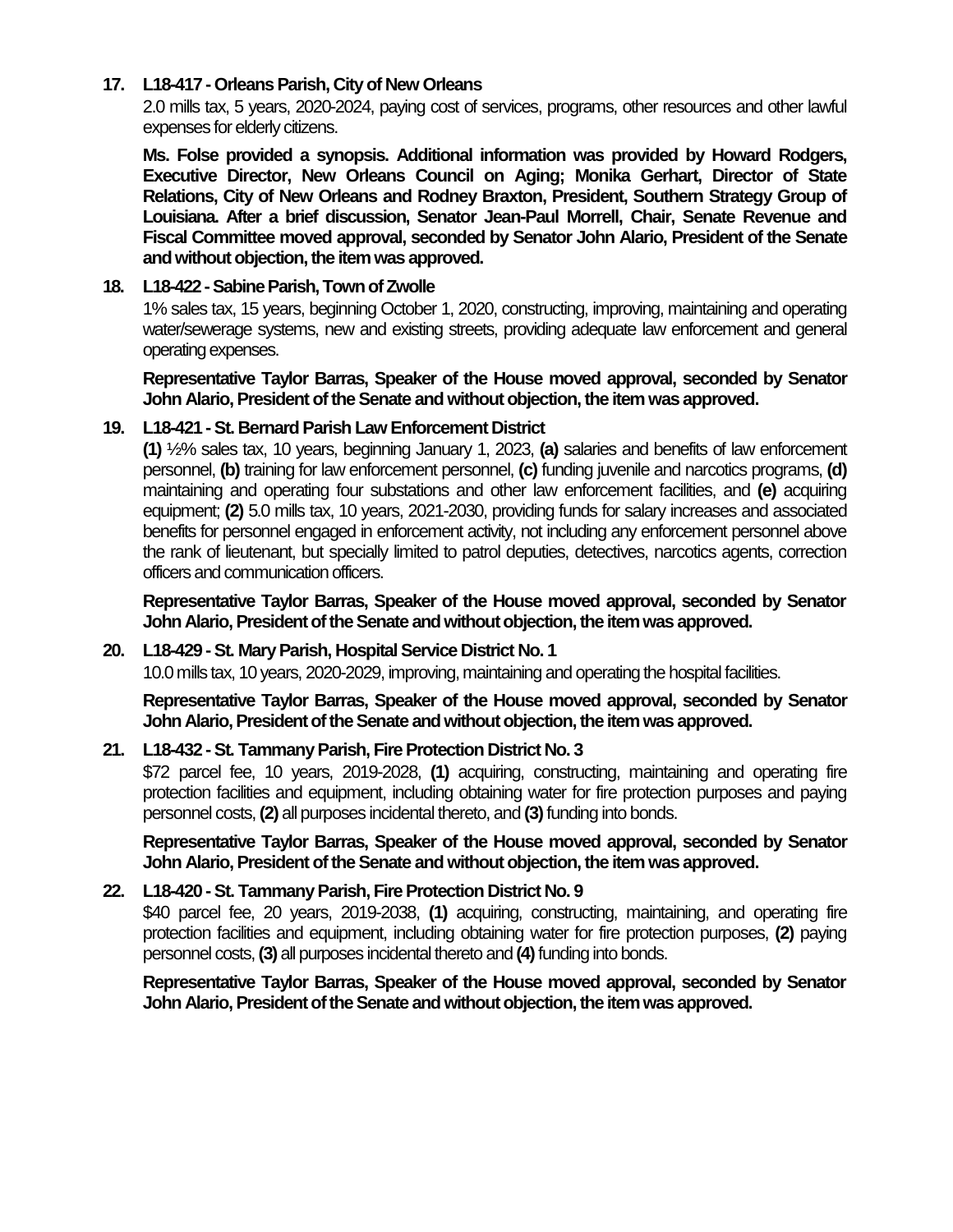# **23. L18-419 -St. Tammany Parish, Recreation District No. 2**

3.0 mills tax, 10 years, 2019-2028, acquiring, constructing, improving, maintaining or operating parks, playgrounds, recreation centers and other recreational facilities together with necessary furnishings and equipment.

**Representative Taylor Barras, Speaker of the House moved approval, seconded by Senator John Alario, President of the Senate and without objection, the item was approved.**

## **Local Political Subdivisions -Loans**

#### **24. L18-441 - Calcasieu Parish School Board (Classroom Construction Project)**

Not exceeding \$4,250,000 Excess Revenue Certificates of Indebtedness, in one or more series, not exceeding 5%, not exceeding 10 years, construction of additional classrooms in various schools.

**Ms. Folse provided a synopsis. Representative Taylor Barras, Speaker of the House moved approval, seconded by Senator John Alario, President of the Senate and without objection, the item was approved.**

#### **25. L18-435 -East Baton Rouge Parish School Board**

Not exceeding \$25,000,000 Revenue Anticipation Notes, not exceeding 5%, mature no later than June 30, 2019, paying current operations.

**Ms. Folse provided a synopsis. Representative Taylor Barras, Speaker of the House moved approval, seconded by Senator John Alario, President of the Senate and without objection, the item was approved.**

#### **26. L18-448 -St. Landry Parish, Town of Melville**

Not exceeding \$90,000 Limited Tax Bonds, not exceeding 3%, mature no later than March 1, 2029, making emergency repairs and improvements to the waterworks system.

**Ms. Folse provided a synopsis. Representative Taylor Barras, Speaker of the House moved approval, seconded by Senator John Alario, President of the Senate and without objection, the item was approved.**

#### **Local Political Subdivisions - Bonds -Final Approval**

#### **27. L18-428 - Bossier Parish, Town of Haughton**

Not exceeding \$1,040,000 Sales Tax Bonds, not exceeding 3.95%, not exceeding 15 years, constructing and acquiring improvements, extensions and replacements to the sewerage collection and disposal system, including equipment, fixtures and appurtenances.

**Ms. Folse provided a synopsis. Representative Taylor Barras, Speaker of the House moved approval, seconded by Senator John Alario, President of the Senate and without objection, the item was approved.**

## **28. L18-431 - Bossier Parish, Town of Haughton**

**(1)**Not exceeding \$6,849,000 Sewer Revenue Bonds, not exceeding 3.125%, not exceeding 40 years, **(a)** approximately \$3,909,000 for constructing and acquiring improvements, renovations and replacements to the sewerage collection and disposal system, including appurtenant equipment, fixtures and accessories, **(b)** approximately \$2,940,000 refunding Sales Tax Bonds, Series 2016 and Not exceeding \$6,849,000 Bond Anticipation Notes, not exceeding 2 years, not exceeding 4.5%, interim financing.

**Ms. Folse provided a synopsis. Representative Taylor Barras, Speaker of the House moved approval, seconded by Senator John Alario, President of the Senate and without objection, the item was approved.**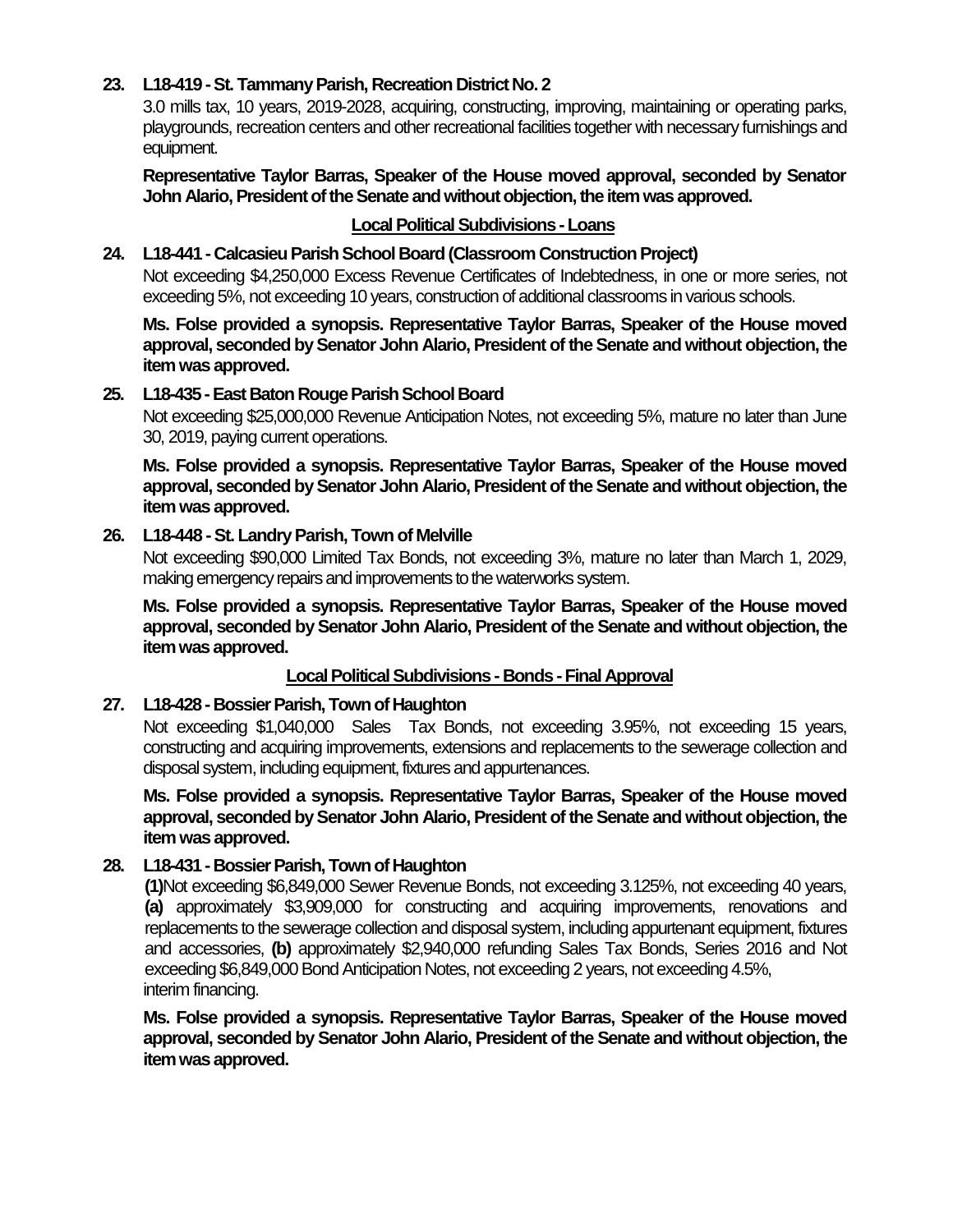# **29. L18-449 - Caddo-Bossier Parishes Port Commission**

Not exceeding \$17,250,000 Limited Tax Revenue Bonds, in one or more series, not exceeding 7%, mature no later than December 31, 2042, **(1)** construct and equip a warehouse/storage facility and related infrastructure, **(2)** site acquisition and **(3)** purchasing bond insurance, if necessary.

**Ms. Folse provided a synopsis. Representative Taylor Barras, Speaker of the House moved approval subject to the applicant's compliance with the provisions of La. R.S. 33:4712.10 prior to actual disbursement of proceeds and that no disbursement for purchase of immovable property will be in excess of the appraisal valuation. The motion was seconded by Senator John Alario, President of the Senate, and without objection, the motion was approved.**

## **30. L18-424 - Caldwell Parish, East Columbia Water District**

**(1)** Not exceeding \$3,129,000 Water Revenue Bonds, not exceeding 3.125%, not exceeding 40 years, constructing and acquiring improvement, extensions and replacements to the waterworks system, including appurtenant equipment, fixtures and accessories; **(2)** Not exceeding \$3,129,000 Bond Anticipation Notes, not exceeding 4.50%, not exceeding 15 months, interim financing.

**Ms. Folse provided a synopsis. Representative Taylor Barras, Speaker of the House moved approval, seconded by Senator John Alario, President of the Senate and without objection, the item was approved.**

**Ms. Folse provided a synopsis on Items 31, 32, 36 and 37.**

## **31. L18-398 - Concordia Parish, Hospital Service District No. 1**

Not exceeding \$36,000,000 Revenue Bonds, in one or more series **(a)** approximately \$30,000,000 Hospital Revenue Bonds (Tax-Exempt), not exceeding 3.875%, not exceeding 40 years and **(b)** approximately \$6,000,000 Hospital Revenue Bonds (Taxable), not exceeding 7% fixed or 9% variable rate, not exceeding 30 years, **(i)** constructing and acquiring a new hospital, including, but not limited to, equipment, accessories and furnishings and **(ii)** funding a debt service reserve fund; **(2)** Not exceeding \$36,000,000 Bond Anticipation Notes, in one or more series, not exceeding 5% fixed and/or 8% variable rate, not exceeding 2 years, interim financing.

**Additional information was provided by Jason Akers, Bond Counsel, Foley & Judell, LLP. After a brief discussion, Representative Cameron Henry, Chair, House Appropriations Committee moved approval, seconded by Senator John Alario, President of the Senate and without objection, the item was approved.**

## **32. L18-399 - Concordia Parish, Hospital Service District No. 1**

Not exceeding \$30,000,000 Bridge Loan Revenue Bonds, in one or more series, not exceeding 10% fixed or variable rate, not exceeding 36 months, facilitating one or more New Markets Tax Credit Transactions to provide funding for a new hospital in Concordia Parish.

**Additional information was provided by Jason Akers, Bond Counsel, Foley & Judell, LLP. After a brief discussion, Representative Cameron Henry, Chair, House Appropriations Committee moved approval, seconded by Senator John Alario, President of the Senate and**  without objection, the item was approved.

## **33. L18-442 - Lafayette Parish, Lafayette Airport Commission**

Not exceeding \$10,000,000 Passenger Facility Charge Revenue Bonds, not exceeding 8%, not exceeding 15 years, constructing and acquiring airport facilities, additions and improvements, including necessary furnishings, machinery and equipment.

**Ms. Folse provided a synopsis. Representative Cameron Henry, Chair, House Appropriations Committee moved approval, seconded by Senator John Alario, President of the Senate and**  without objection, the item was approved.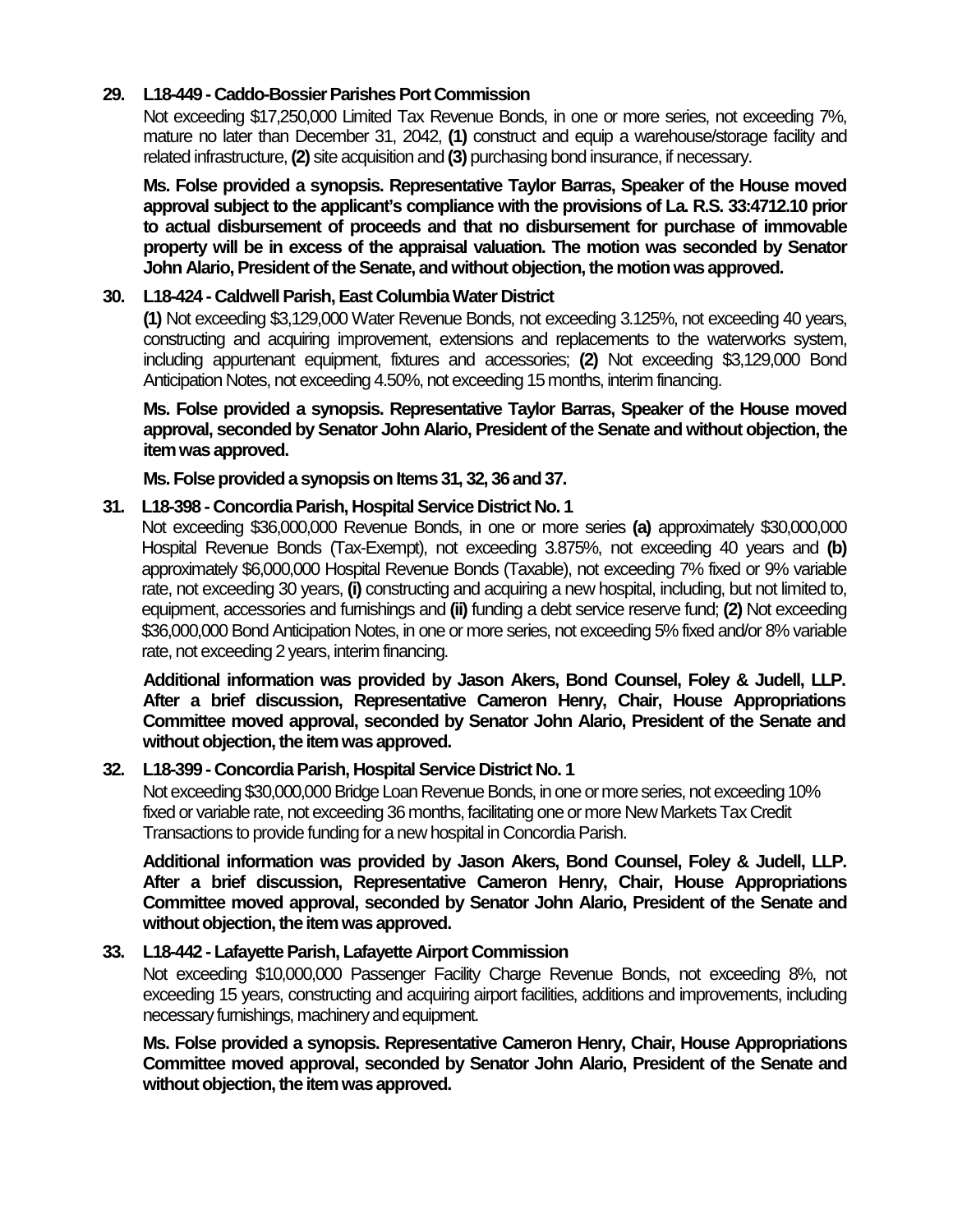# **34. L18-436 - Ouachita Parish, West Ouachita Sewerage District No. 5 (DEQ Project)**

Not exceeding \$8,000,000 Taxable Sewer Revenue Bonds, or other evidences of indebtedness, in one or more series, not exceeding 0.95%, not exceeding 22 years, constructing, acquiring, equipping, extending and/or improving the wastewater collection, treatment and disposal system.

**Ms. Folse provided a synopsis. Representative Cameron Henry, Chair, House Appropriations Committee moved approval, seconded by Senator John Alario, President of the Senate and**  without objection, the item was approved.

## **35. L18-427 -West Feliciana Parish Council, Consolidated Waterworks District No. 13**

**(1)** Not exceeding \$5,825,000 Water Revenue Bonds, not exceeding 3.125%, not exceeding 40 years constructing and acquiring improvements, extensions and replacements to the waterworks system, including appurtenant equipment, fixtures and accessories; **(2)** Not exceeding \$5,825,000 Bond Anticipation Notes, not exceeding 4.5%, not exceeding 2 years, interim financing.

**Ms. Folse provided a synopsis. Representative Cameron Henry, Chair, House Appropriations Committee moved approval subject to the applicant's compliance with the provisions of La. R.S. 33:4712.10 prior to actual disbursement of proceeds and that no disbursement for purchase of immovable property will be in excess of the appraisal valuation. The motion was seconded by Senator John Alario, President of the Senate, and without objection, the motion was approved.**

## **Local Political Subdivisions -Other**

# **36. L18-400 - Concordia Parish, Concordia Hospital Foundation**

Authorization to participate in one or more New Markets Tax Credit Transactions including **(1)** incurring debt not exceeding \$36,000,000, not exceeding 8% fixed or 10% variable rate, not exceeding 40 years, making guarantees to other parties for various matters, including but not limited to potential environmental liability and the loss of tax credits, and **(3)** paying to exercise one or more put options not exceeding \$100,000; all for the purpose of constructing a new hospital in Concordia Parish.

**Additional information was provided by Jason Akers, Bond Counsel, Foley & Judell, LLP. After a brief discussion, Representative Cameron Henry, Chair, House Appropriations Committee moved approval, seconded by Senator John Alario, President of the Senate and without objection, the item was approved.**

## **37. L18-401 - Concordia Parish, Hospital Service District No. 1**

Authorization to participate in one or more New Markets Tax Credit Transactions including: **(1)** entering into a Master Lease Agreement, **(2)** making/arranging grants or loans to be made for not exceeding \$30,000,000, not exceeding 10% fixed or variable rate, not exceeding 36 months, to provide one source of funds for the New Markets Tax Credit Transaction, **(3)** making guarantees to other parties for various matters, including but not limited to potential environmental liability and the loss of tax credits, and **(4)** paying to exercise one or more put options not exceeding \$100,000; all for the purpose of constructing a new hospital in Concordia Parish.

**Additional information was provided by Jason Akers, Bond Counsel, Foley & Judell, LLP. After a brief discussion, Representative Cameron Henry, Chair, House Appropriations Committee moved approval, seconded by Senator John Alario, President of the Senate and**  without objection, the item was approved.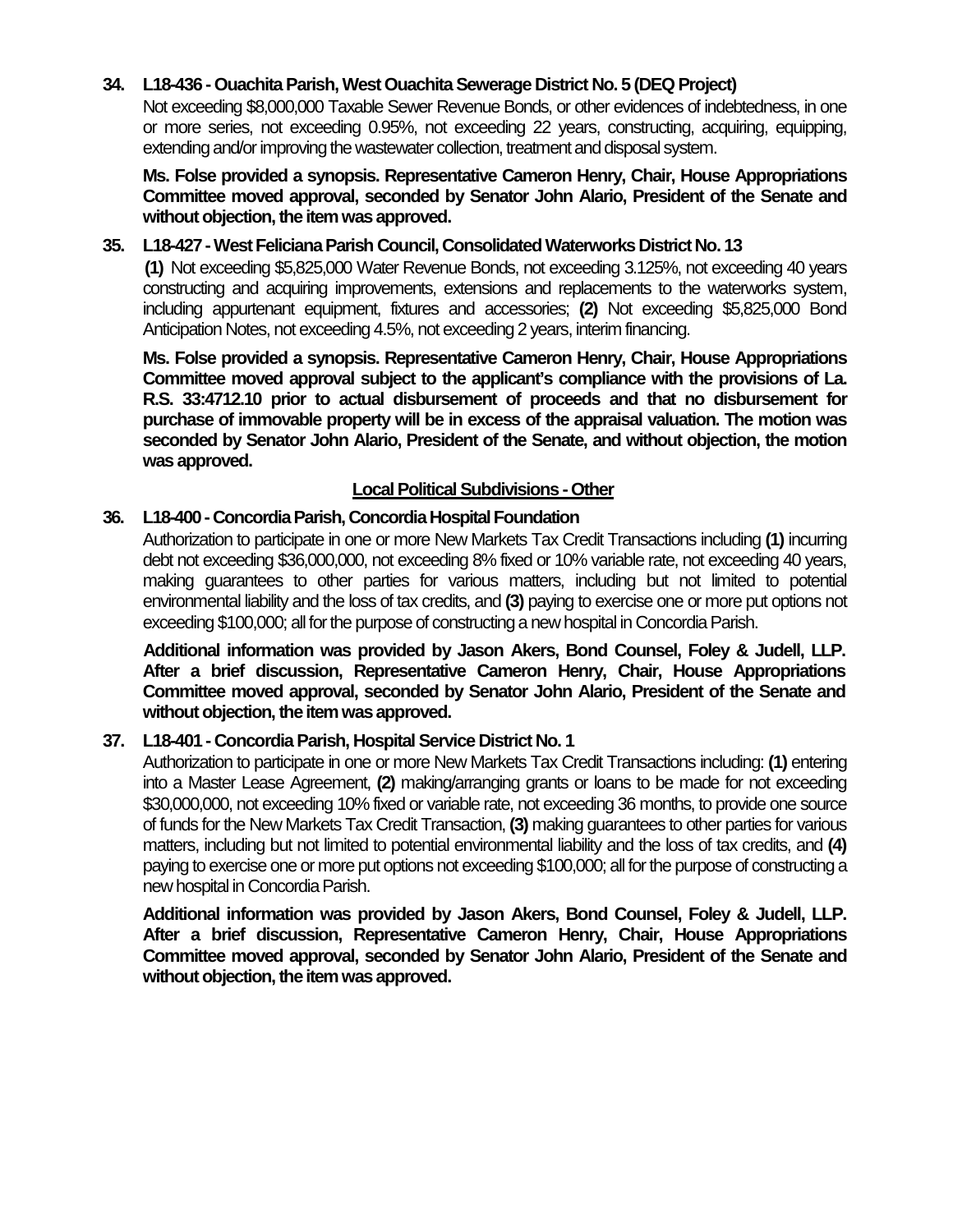# **State Agencies, Boards and Commissions**

## **38. S18-036 -Louisiana Housing Corporation (La Playa Apartments Project)**

Not exceeding \$11,500,000 Multifamily Housing Revenue Bonds, (Volume Cap), in one or more series, not exceeding 12%, not exceeding 40 years, acquisition, construction, rehabilitation and equipping of a 140-unit multifamily housing development located in Baton Rouge.

**Ms. Folse provided a synopsis. Additional information was provided by Wayne Neveu, Bond Counsel, Foley & Judell, LLP; E. Keith Cunningham, Jr., Executive Director, Louisiana Housing Corporation; Louis Russell, Executive Management Officer, Louisiana Housing Corporation and Samantha Cullen, Development Manager, Vitus. After a brief discussion, Senator Regina Barrow, representing the Chair, Senate Finance Committee moved approval, seconded by Mr. Joe Salter, representing the Secretary of State and without objection, the item was approved.**

# **39. S18-037 -Louisiana Housing Corporation (Cypress Pointe Project)**

Not exceeding \$9,000,000 Multifamily Housing Revenue Bonds (Volume Cap), in one or more series, not exceeding 12%, not exceeding 40 years, acquisition, construction, rehabilitation and equipping of a 112-unit multifamily housing facility in Bogalusa, Washington Parish.

**Ms. Folse provided a synopsis. Senator Regina Barrow, representing the Chair, Senate Finance Committee moved approval, seconded by Representative Neil Abramson, Chair, House Ways and Means and without objection, the item was approved.**

# **Political Subdivisions - Bonds**

# **40. S18-038 - Louisiana Community Development Authority (Southeastern Louisiana University Student Housing/University Facilities, Inc. Project)**

Not exceeding \$15,500,000 Revenue Refunding Bonds, in one or more series, taxable or tax-exempt, not exceeding 5%, mature no later than August 1, 2034, **(1)**refunding all or a portion of LCDA Revenue Bonds, Series 2004B, **(2)** funding a debt service reserve fund or a premium for a debt service reserve fund surety policy, if necessary and **(3)** paying the premium for a bond insurance policy, if necessary.

**Ms. Folse provided a synopsis. Representative Cameron Henry, Chair, House Appropriations Committee moved approval, seconded by Senator John Alario, President of the Senate and without objection, the item was approved.**

## **Public Trust - Final Approval**

# **41. S18-040 - Jefferson Parish Finance Authority**

Not exceeding \$25,000,000 Single Family Mortgage Revenue Bonds, Series 2019, tax-exempt or taxable, in one or more series, not exceeding 8.5%, not exceeding 45 years, **(1)** finance the purchase of mortgage loans and/or mortgage-backed securities issued by FNMA, FHLMC or GNMA with respect to mortgage loans on owner-occupied residential immovable property owned by low and moderate income persons in the Parish of Jefferson to be originated by participating mortgage lenders, **(2)** refund, if necessary, certain outstanding obligations and **(3)** make deposits into certain funds as may be required to secure the Bonds and successfully market the Bonds.

**Ms. Folse provided a synopsis. Representative Cameron Henry, Chair, House Appropriations Committee moved approval, seconded by Senator John Alario, President of the Senate and without objection, the item was approved.**